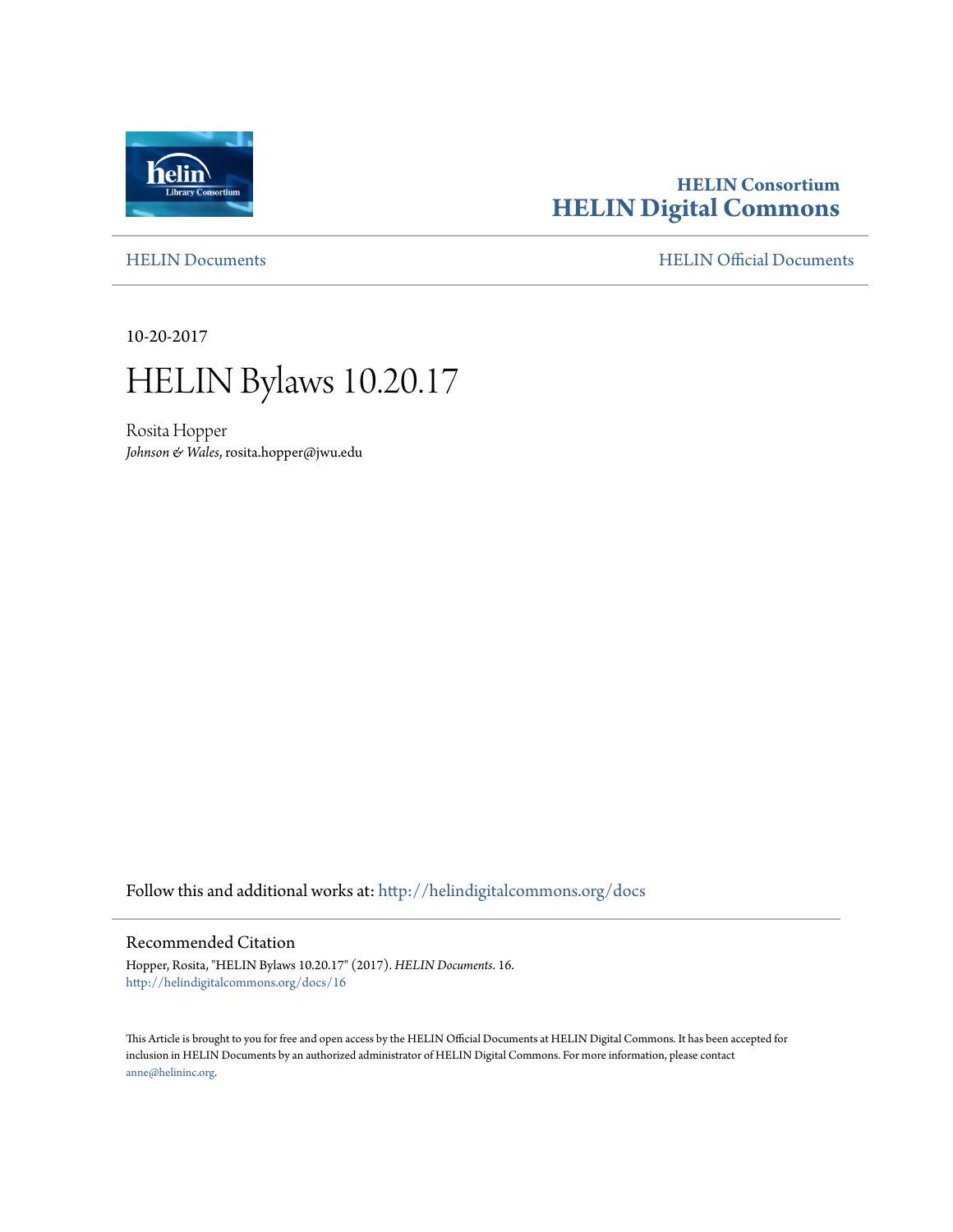

## **The Higher Education Library Information Network, Inc. (HELIN) BYLAWS**

#### **(Approved 10-20-17)**

#### **PREAMBLE**

These Bylaws are based upon the *HELIN Agreement for Integrated Library and Information Services* for The Higher Education Library Information Network (HELIN), Inc. (hereinafter referred to as HELIN or the HELIN Library Consortium), and the *HELIN Policy Governance Manual*. Those documents represent authoritative and binding obligations and expectations on the part of all parties, and these Bylaws are an extension of those documents. It is acknowledged by all parties that the *HELIN Agreement for Integrated Library and Information Services* and the *HELIN Policy Governance Manual* are the ultimate authority in any question relating to the governance or functioning of the consortium, and in no event may Bylaws be created which violate, supersede, or compromise the language and terms of those documents.

## **ARTICLE I: Mission and Vision**

#### **MISSION**

The mission of HELIN is to continually develop and sustain cooperative initiatives to enhance library resources, systems and services for all member institutions.

#### **VISION**

HELIN aspires to collaboratively lead innovation in library and information services for the enhancement of higher education and learning.

Guided by its Mission and Vision, the consortium's goals serve as the "outcomes" against which the board designs and thus pursues all initiatives. The Mission, Vision, Goals are delineated in the *Mission, Vision, Goals Document.*

## **ARTICLE II: Membership**

1. Membership is by invitation and at the discretion of the HELIN Board of Directors. Guidelines for membership categories are established by the Board, and delineated in the *HELIN Membership Categories Document.* There are two categories of membership—Governing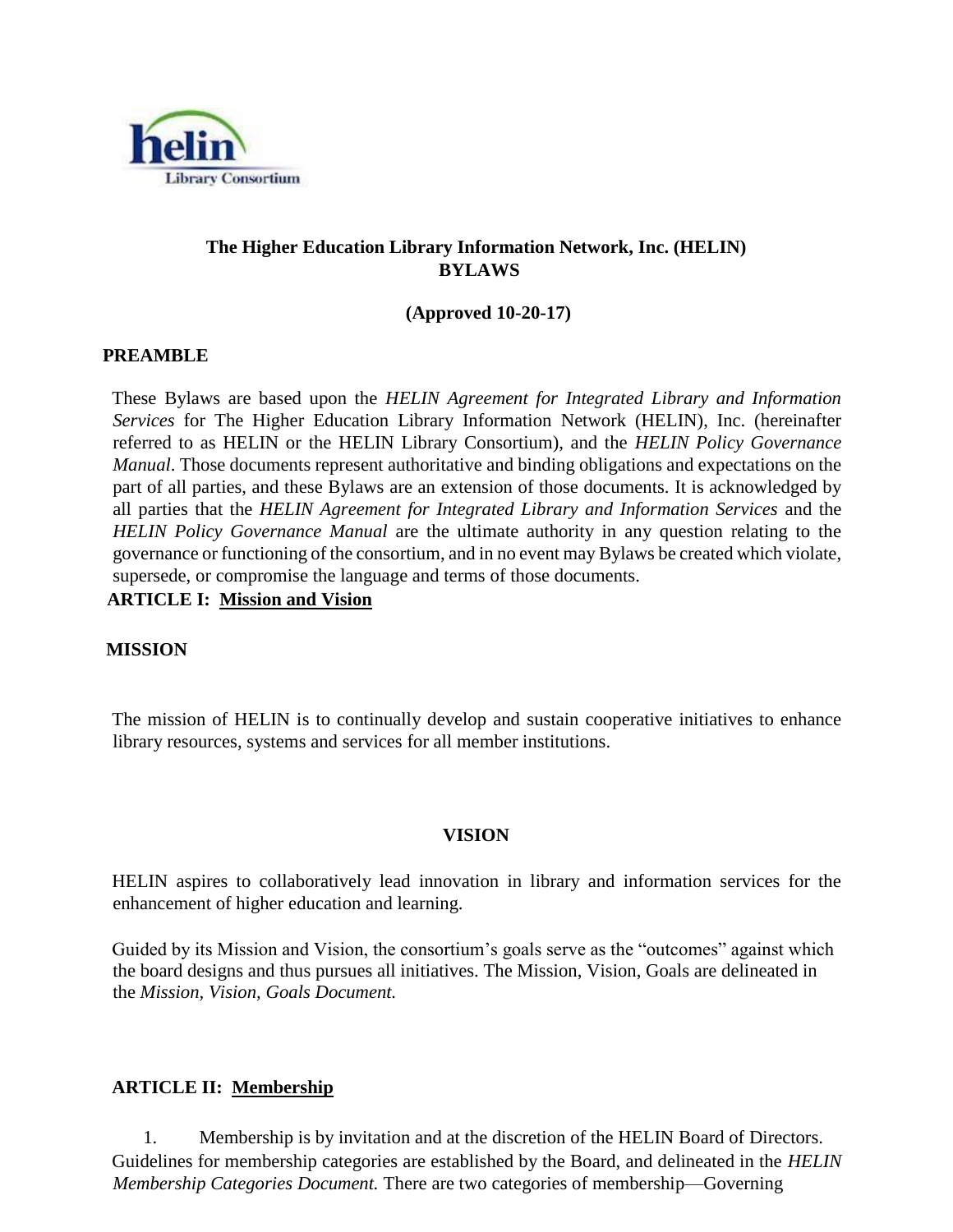Members and Affiliate Members. Only Governing members are entitled to a seat on the Board of Directors. New members may be required to pay a one-time fee, determined by the membership category and guided in the *HELIN Membership Categories Document*.

- 2. In order to add any new member, there must be a vote in favor of membership by at least seventy-five percent (75%) of all the current governing members.
- 3. With cause, membership can be revoked by a vote of at least seventy-five percent (75%) of all the current Governing members. Grounds for revocation of membership from the consortium may include but are not limited to non-payment of consortium fees, for disregard of the *HELIN Agreement for Integrated Library and Information Service, HELIN Membership Categories Document* and the *HELIN Policy Governance Manual* or for damage to the organization by a member institution.
- 4. Any member institution can, at its discretion, withdraw from HELIN. Withdrawal will be effective 365 days from receipt of written notice. Membership fees will be prorated for each month beyond the start of a fiscal year that falls between the date of notice and the last day of membership. From the date of notice until the last day of membership, the Board representative of the withdrawing institution serves as a nonvoting Board member.
- 5. In the event of the dissolution of the organization, all assets will be distributed to institutions that are members at the time of dissolution, in amounts to be determined by the Board of Directors.

## **ARTICLE III: Operations**

The HELIN Board of Directors may employ any required staff. The duties, responsibilities, linkage to the Board and limitations of HELIN staff are delineated in the *HELIN Policy Governance Manual*.

## **ARTICLE IV: Governance**

HELIN is governed by a board of representatives comprised of one (1) from each Governing Member institutions, called the Board of Directors. The duties and responsibilities of the Board are delineated in the *HELIN Governance Manual.* 

## **ARTICLE V: Board of Directors Meetings**

1. Board meetings will be held at least four times a year at a location agreed upon by the Governing Members. The Chair will be responsible for the orderly conduct of each Board meeting. The duties and responsibilities of the Chair are delineated in the *HELIN Policy Governance Manual*. A special meeting of the Governing Members may be called at any time by the Chair, or a majority of the Board of Directors. At least five days prior to the date fixed for the holding of any Board of Directors meeting, notice will be sent via electronic mail notifying members of time, place and information concerning the meeting.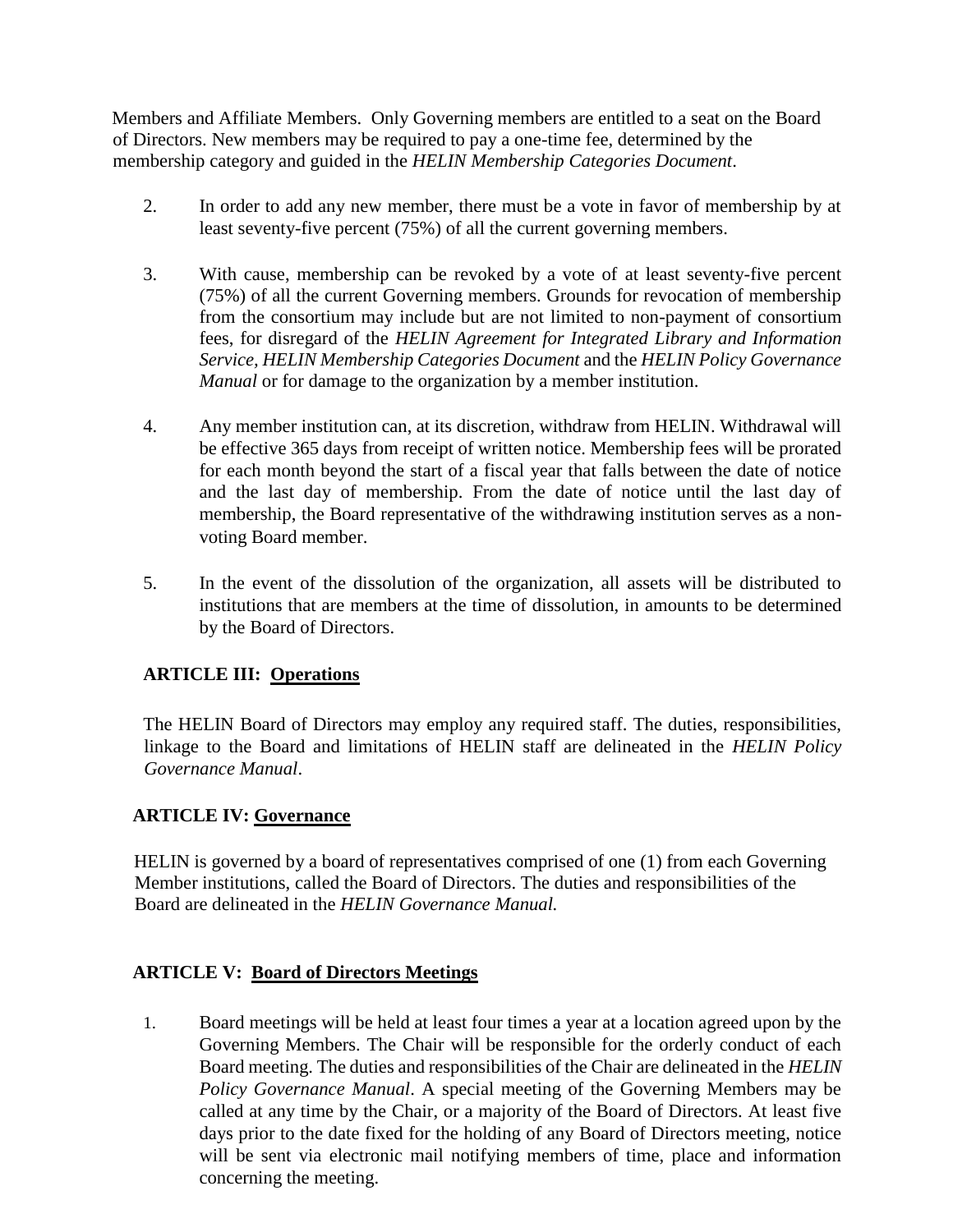- 2. Two-thirds of the total Governing membership constitutes a quorum for all Board meetings. At the meeting when the annual budget is approved, full Governing Member vote is required.
- 3. Each library representative from a Governing Member institution is entitled to her/his vote. The vote will be recorded by the Secretary for inclusion in the Minutes of the meeting in which the motion was made.
- 4. Majority constitutes the vote and represents a binding decision for all members. When a quorum is present, the vote of the majority of the governing members at such a meeting will be the vote of the HELIN Board of Directors, unless a greater vote is required by the Agreement or by these Bylaws.
- 5. The Board will review the HELIN Policy Governance Manual periodically.
- 6. The Board will determine policy.
- 7. Only the chief library administrative officer of each Governing Member institution qualifies to serve on the Board of Directors. If the chief administrative officer cannot serve for a period of several consecutive months, up to a year, the Board will consider an alternate who has been empowered by the Governing Member institution with a level of authority akin to that of the chief administrative officer. If approved by the Board, only that individual may serve as the alternate and votes of the alternate are binding.

## **Article VI: Annual Meeting**

The Board will hold an annual consortium-wide business meeting to report on the financial status of the organization, and outline HELIN's mission, goals and strategic initiatives.

## **Article VII: Parliamentary Authority**

Robert's Rules of Order (most recent edition) will be used in the conduct of business at Board of Director's meetings, and at any meetings conducting the business of the organization.

## **Article VIII: Officers**

- 1. The Board will elect the following officers:
	- Chair, two-year term, non-renewable
	- Vice-Chair, Chair-Elect, two-year term, non-renewable
	- Past Chair, two-year term, non-renewable
	- Treasurer and Secretary, two-year term, renewable
- 2. For purposes of electing officers, the Past Chair will seek nominations and will put forward at least one nominee for each position, to be voted upon at the June meeting.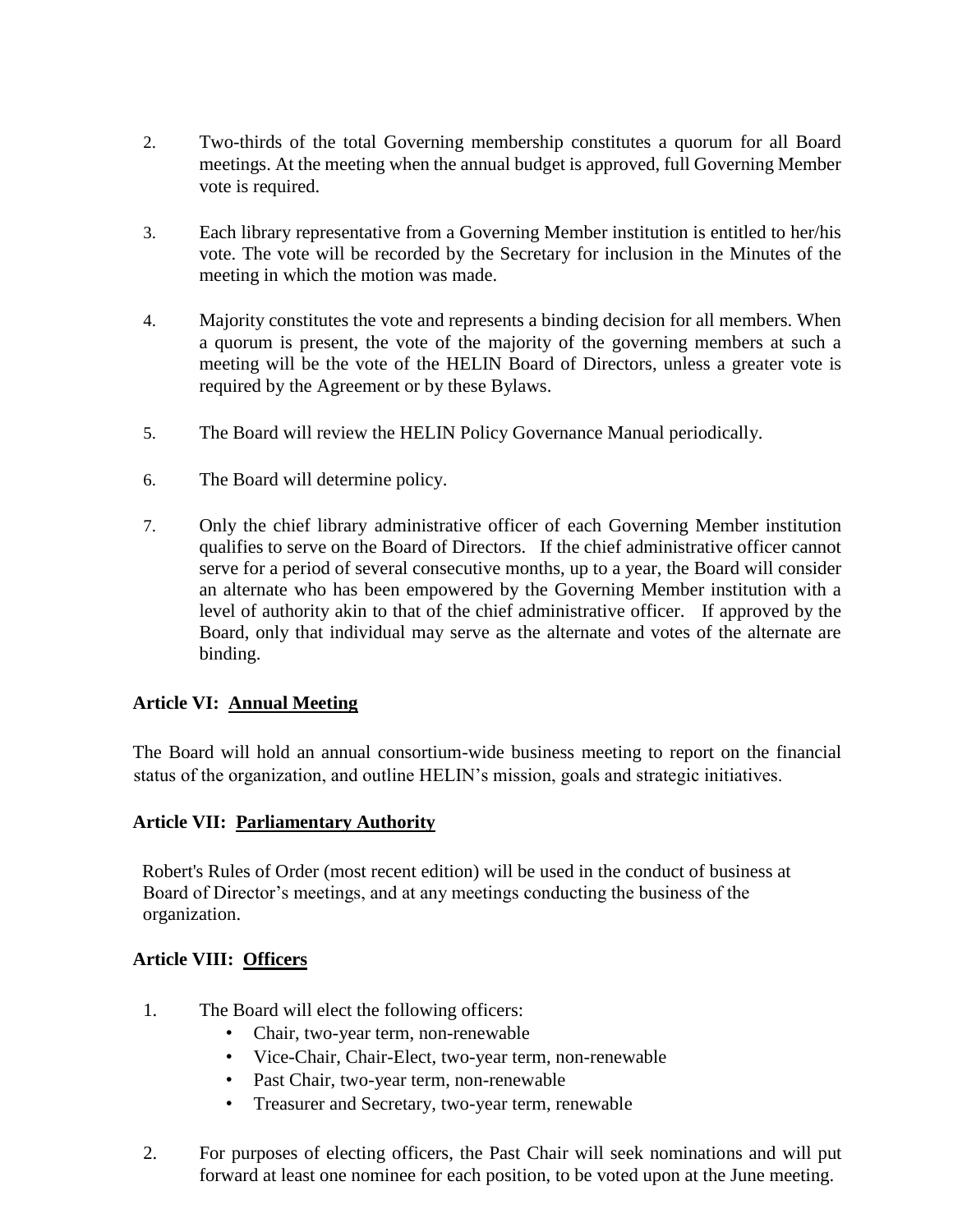- 3. Nominations may be made from the floor.
- 4. Elections may be by secret ballot at the request of any Board member, with results presented to the Board by the Past Chair.
- 5. A nominee receiving a majority of votes cast for the position will be declared elected, and will serve until the next election for that position.
- 6. In the event an office becomes vacant before the end of the two- year term, a special election will be held for that office. The elected officer will then serve out the twoyear term.

## **ARTICLE IX: Financial Matters**

- 1. The fiscal year for the HELIN budget is July 1 through June 30. Each June the Board of Directors will adopt a budget for the coming fiscal year. To facilitate budget planning at member institutions, each Fall the Board will review and adopt a planning budget for the next fiscal year.
- 2. The Treasurer oversees the budget and its presentation to the Board.
- 3. Annual membership dues and fees, as set by the adopted budget, are billed to the member institutions at the beginning of HELIN's fiscal year, and are due within 30 days, unless another payment schedule is agreed upon.

## **ARTICLE X: Amendment of Bylaws**

These Bylaws may be amended by a two-thirds vote of the members present at any regular or special meeting of the Board of Directors. Vote may be submitted in writing as a secret ballot, if so requested. Notice and proposed changes or amendments must be submitted in writing to each member at least fourteen (14) days in advance of the scheduled vote.

Original approval, 1 February 2002,

Bylaws amended on 18 December 2002. Bylaws amended on 12 March 2003. Bylaws amended on 11 June 2003. Bylaws amended on 23 October 2003. Bylaws amended on 13 September 2005. Bylaws amended on 19 February 2010. Bylaws amended on 15 June 2012 Bylaws amended on 25 April 2014 Bylaws amended on

## **Addendum:**

At the date of original implementation of the above Bylaws, Governing Member institutions included: